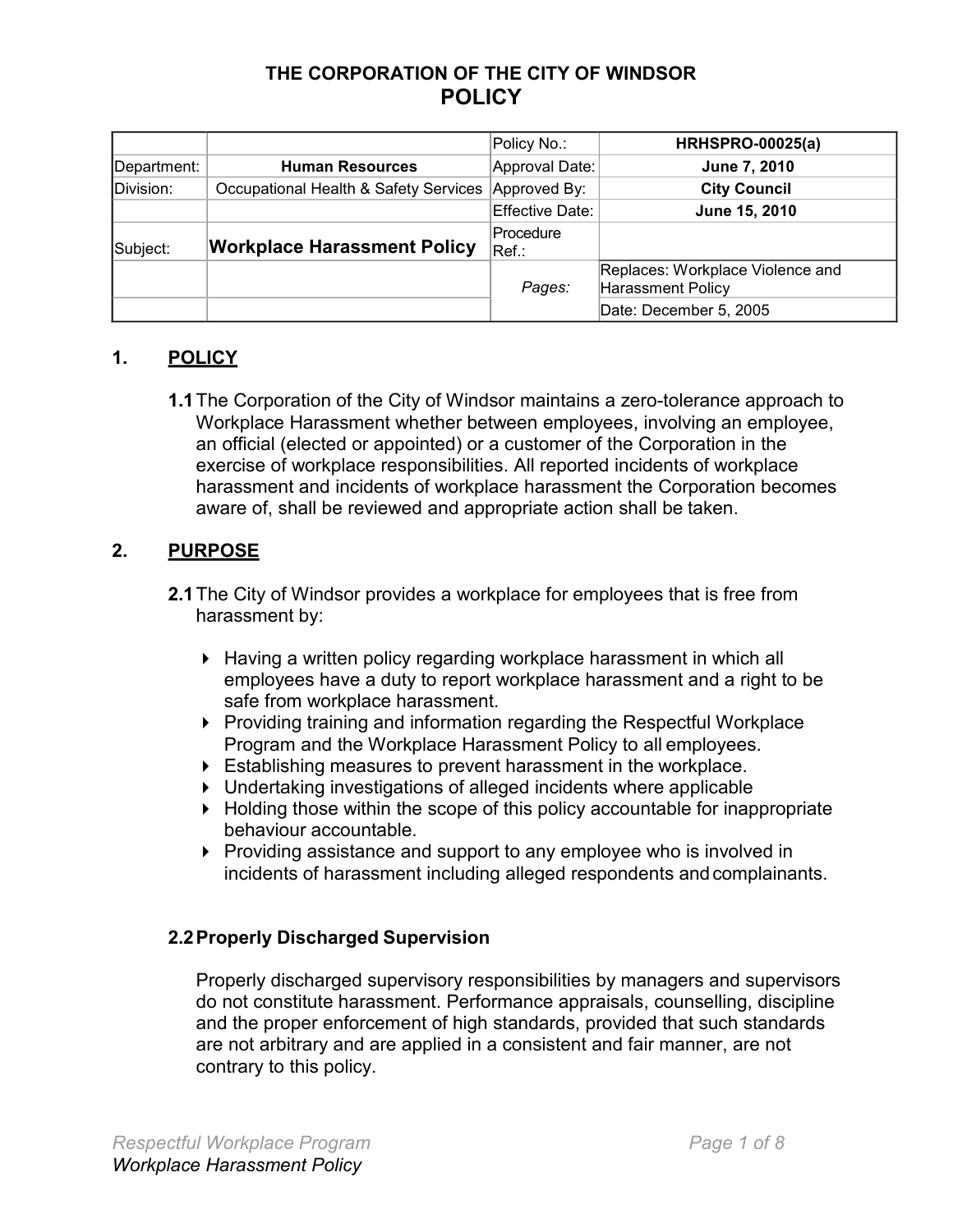# **3. SCOPE**

## **3.1 Policy Application**

This policy applies to all employees of the Corporation and officials (elected or appointed), inclusive of paid, unpaid and/or volunteer status.

## **3.2 Right to Respond to Any Incident of Workplace Harassment**

The Workplace Harassment Policy is both a complaint and incident driven policy meaning that nothing in this policy shall be deemed to limit the right or obligation of the Corporation to respond to an incident of workplace harassment of which the Corporation is aware whether or not any employee has made a complaint.

# **3.3 Right to Discipline**

Nothing in this policy shall be deemed to limit or in any other way affect the right of the Corporation to discipline employees for insubordination or other breaches of the Standards of Employee Deportment or the appropriate Collective Agreement whether or not the action was accompanied by an act of harassment.

# **4. RESPONSIBILITY**

## **Responsibility, Authority & Accountability**

The Occupational Health and Safety Act imposes a duty on all employers' to take every precaution to ensure the health and safety of employees. As such, there is a duty to report any circumstances, which might affect the health and safety of employees.

The Occupational Health and Safety Act prescribe the requirements with regards to the employer's duty to protect the health and safety of workers in the workplace as outlined in Part III.0.1 "Violence and Harassment".

In order to comply with these duties as identified in the Occupational Health and Safety Act, the following responsibilities are determined to apply specifically for the protection of City of Windsor staff members from potential exposure to workplace harassment.

# **4.1 Responsibilities of City Council**

City Council shall ensure adequate human and financial resources are made available to Senior Management to meet the prescribed requirements of the Occupational Health and Safety Act and corresponding regulations.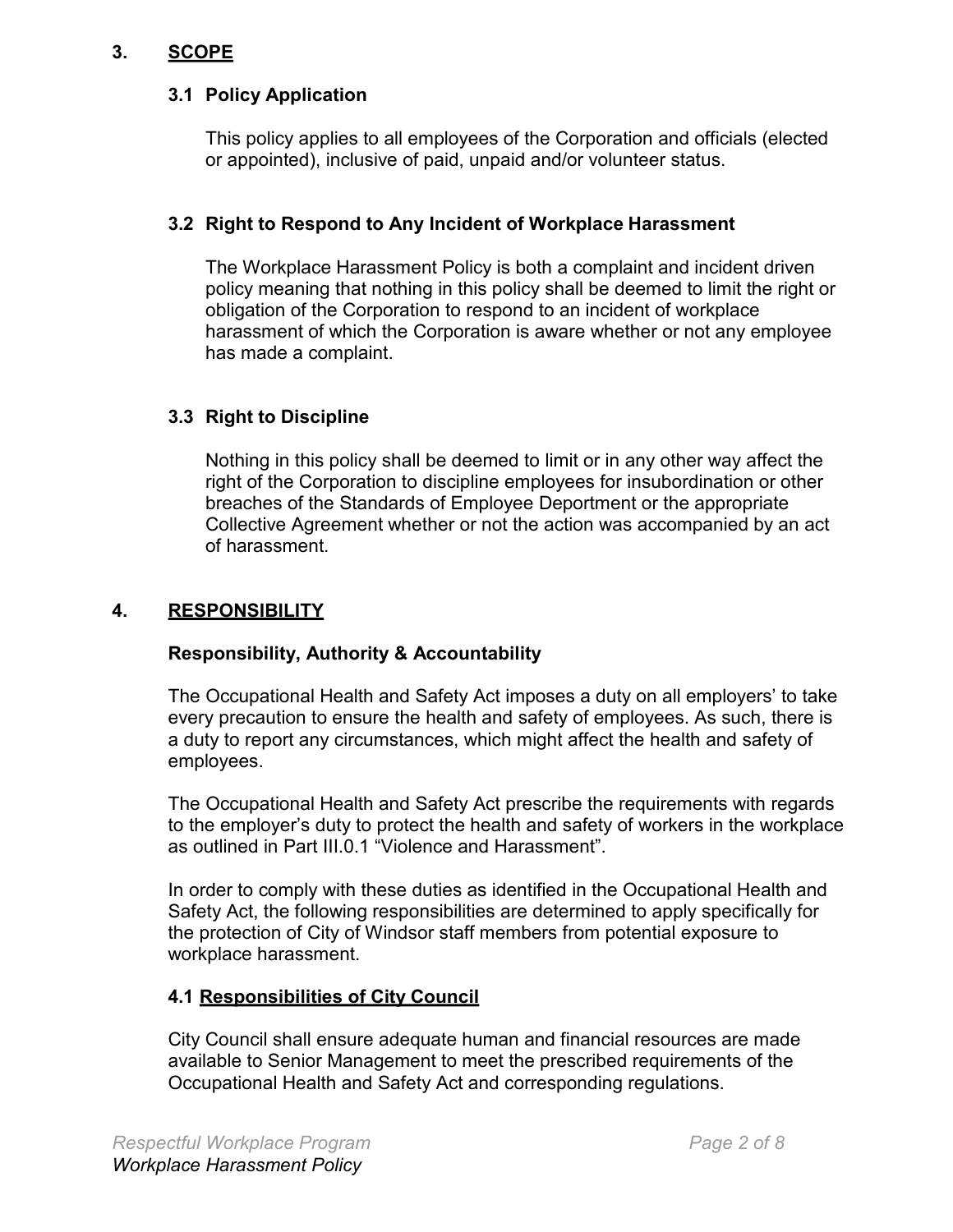## **4.2 Responsibilities of Chief Administrative Officer (CAO)**

The CAO shall support and maintain a safe and healthy workplace free from harassment for all City of Windsor employees.

## **4.3 Responsibilities of Senior Management Team (CAO, Corporate Leadership Team and Executive Directors**

Senior Management shall ensure:

- $\triangleright$  Promotion of and active participation in staff training.
- $\triangleright$  The Workplace Harassment Policy and corresponding procedure is understood, implemented and maintained in an effective manner for the protection of each employee under their department's jurisdiction.
- $\triangleright$  Employees authorized with responsibility under the Workplace Harassment Policy are provided with information and resources to carry out those responsibilities.
- $\triangleright$  The Workplace Harassment Policy is supported by ensuring employees within their areas participate in Corporate training and communication sessions.
- $\triangleright$  Compliance with the standards and procedures for safe and healthy work practices and measures as established.

# **4.4 Responsibilities of Managers/Supervisors**

Managers/Supervisors shall ensure that:

- $\triangleright$  Promotion of and active participation in staff training
- $\triangleright$  Employees are aware of and work in compliance with the standards and procedures established in the Workplace Harassment Policy.
- $\triangleright$  Any incident(s) of workplace harassment are documented, reported and duly investigated where a worker identifies that they are experiencing harassment in the workplace or are being compromised in their ability to perform their job duties as a result of workplace harassment, as per the Corporate Workplace Harassment Procedure. This includes incidents of Workplace Harassment that are reported by third parties, where the complainant may or may not make a formal report.
- $\triangleright$  Employees work in compliance with the standards and procedures established in the Workplace Harassment Policy.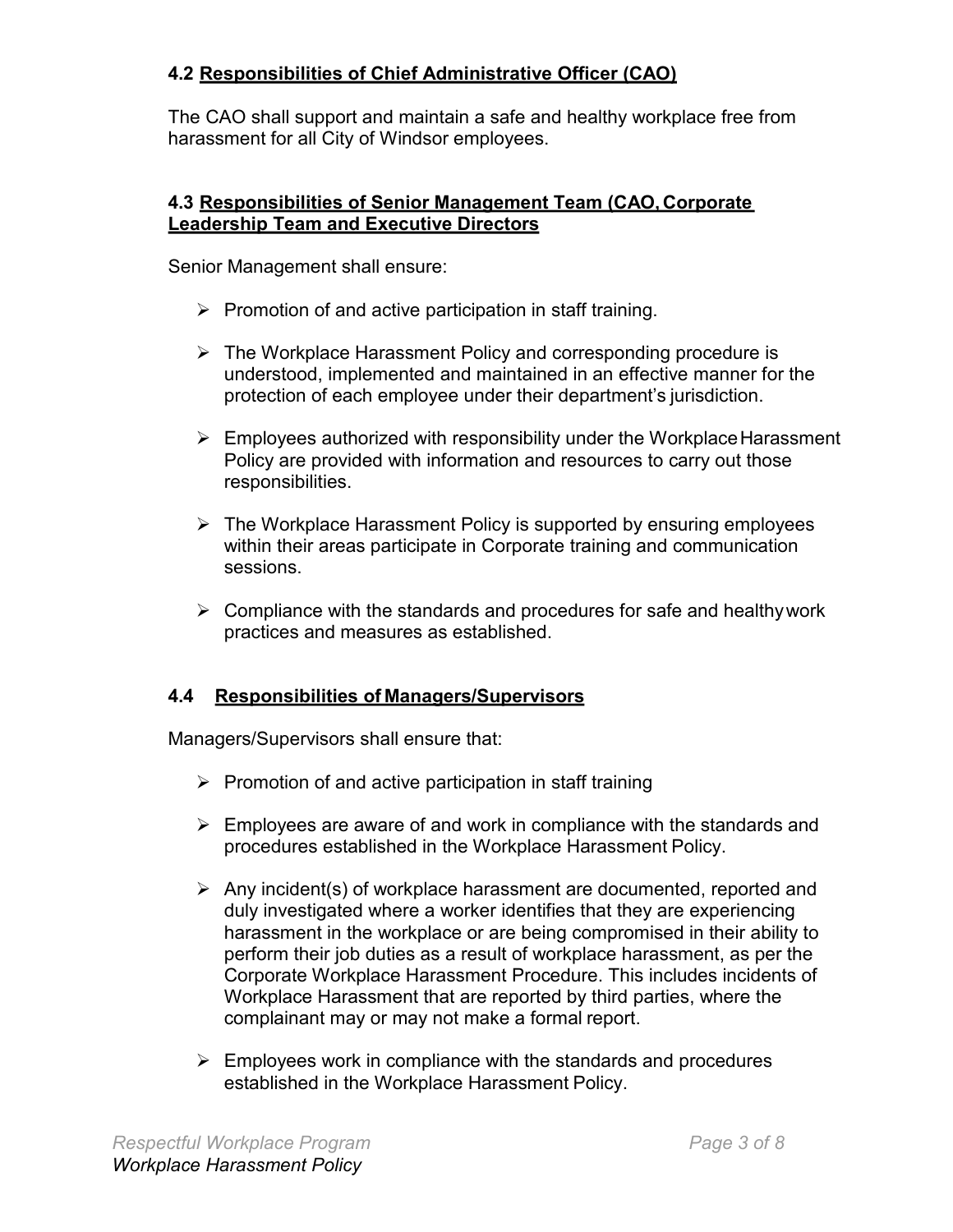- $\triangleright$  Employees receive training to make them aware of the Workplace Harassment Policy and Procedure.
- $\triangleright$  Employees work in such a manner and refrain from actions that may expose themselves or other workers to any unnecessary exposure to workplace harassment.

## **4.6 Responsibilities of Human Resources**

- $\triangleright$  The Executive Director of Human Resources is designated as the Workplace Harassment Policy Co-ordinator and is responsible for the maintenance of the Workplace Harassment Policy and Procedures.
- $\triangleright$  The Workplace Harassment Policy Co-ordinator is responsible to ensure the Workplace Harassment Policy is in compliance with the requirements of the Occupational Health and Safety Act and any correspondingregulations.
- ⮚ The Workplace Harassment Policy Co-ordinator is responsible to develop a plan of communication of this policy to inform employees and officials of its existence and use.
- $\triangleright$  Where the Workplace Harassment Policy Co-ordinator is a party to an incident of workplace harassment, the City Clerk shall be designated as the Workplace Harassment Policy Co-ordinator for that incident.
- $\triangleright$  Provide the delivery of staff training through the Health and Safety Division in raising awareness in workplace harassment as established in the Corporate Health and Safety Plan and in compliance with section 25(2)(j)of the Occupational Health and Safety Act.
- $\triangleright$  The Workplace Harassment Policy Co-ordinator, in consultation with the corporate joint health and safety committees, is responsible for ensuring the policy is reviewed on an annual basis to ensure it complies with all applicable legal standards, codes, and practices. Provide a policy and corresponding procedure that is working effective to provide a safe and healthy work environment for all staff of the Corporation. If inadequacies or gaps in this policy or corresponding procedure are identified, amend this policy and procedure to ensure a safe and healthy workplace for all City of Windsor employees.
- $\triangleright$  Conduct investigations of complaints as directed by the Workplace Harassment Policy Co-ordinator in a timely manner and provides copy of completed Workplace Violence Investigation Reports to the appropriate management member(s), complainant and respondent.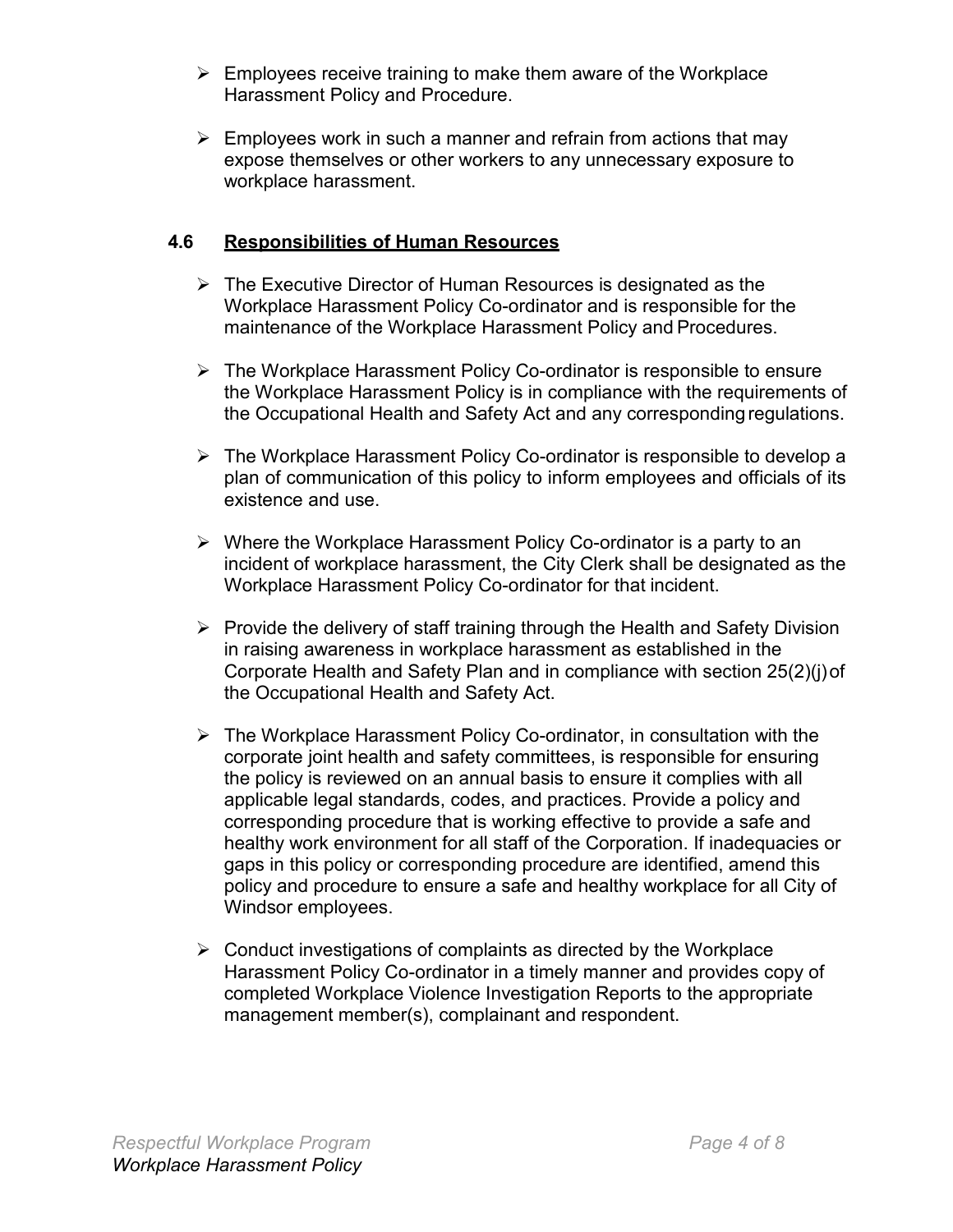# **4.7 Responsibilities of Workers**

All workers shall:

- $\triangleright$  Work in compliance with the Occupational Health and Safety Act and Regulations, specifically the safe work practices identified in this policy, and all other corporate and departmental safe work practices.
- $\triangleright$  Notify their supervisor of circumstances in the workplace where they experience concerns or observe others experiencing concerns in relation to possible or actual incidents of workplace harassment.
- $\triangleright$  Attend and participate in all Health and Safety training provided in relation to this policy and the prevention of workplace harassment.

# **5. GOVERNING RULES AND REGULATIONS**

**5.1**This policy is governed by the following statutes of the Province of Ontario or the Government of Canada:

Criminal Code RS 1985, c. C-46, ss. 217.1, 265

Municipal Freedom of Information and Protection of Privacy Act, RSO, 1990 c. M-56

Occupational Health and Safety Act RSO 1990, C.0.1

Ontario Human Rights Code RSO 1990, H.19

Workplace Safety and Insurance Act S.O. 1997, c. 16

# **6. DEFINITIONS**

**Customer** is defined to include users and visitors to facilities as well as nonemployees engaged in off-site interaction with city employees for work-related reasons.

**Domestic Violence** also known as **domestic abuse, spousal abuse, child abuse** or **intimate partner violence** (IPV), can be broadly defined as a pattern of abusive behaviors by one or both partners in an intimate relationship such as marriage, dating, family, friends or cohabitation. Domestic violence has many forms including physical aggression (hitting, kicking, biting, shoving, restraining, throwing objects), or threats of sexual abuse; emotional abuse; controlling or domineering; intimidation; stalking; passive/covert abuse. [\(http://en.wikipedia.org/wiki/Domestic\\_violence\)](http://en.wikipedia.org/wiki/Domestic_violence))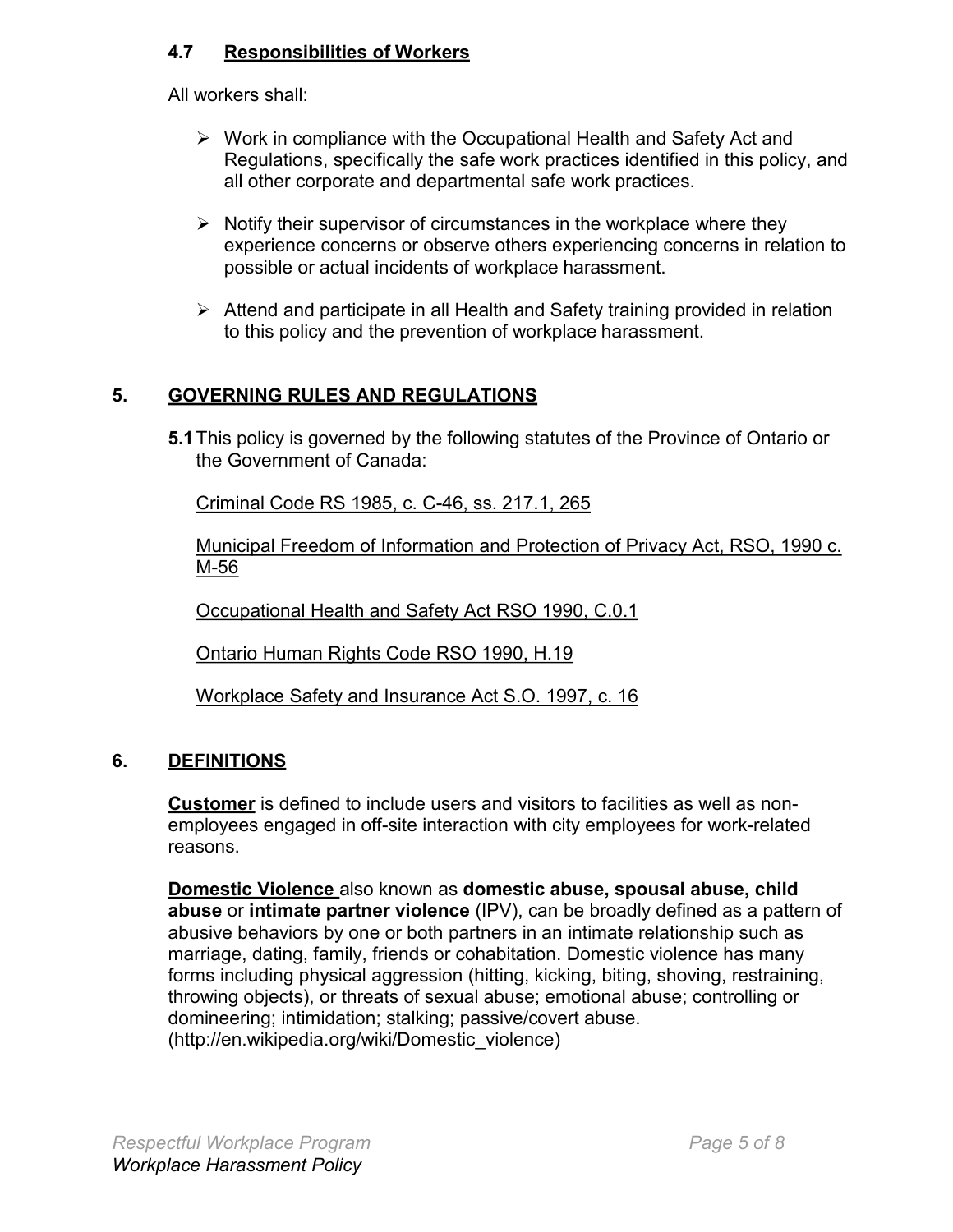**Employee Family Assistance Program (EFAP)** is defined as the program that is contracted by the Corporation of the City of Windsor to provide counselling to eligible employees and officials.

**Employee** under the scope of this policy, is defined to include all union and nonunion, regular and temporary full and part-time staff as well as students, interns, secondments, volunteers, seasonal staff and those working through an employment contract.

**Informal Resolution** is defined as a mutually agreed upon resolution between the respective parties which may involve an objective third party to resolve the issue without proceeding to a formal investigation.

**Malicious Complaints** are defined as complaints made under this policy, which were known to be unfounded at the time they were made. Making a vexatious or malicious complaint can result in discipline up to and including dismissal.

**Official (Elected or Appointed)** under the scope of this policy, is defined as a person who holds a public office or membership on a Council Committee with the City of Windsor whether obtained by election or by nomination of City Council or the Corporation of the City of Windsor.

**Poisoned or Negative Environment** is characterized by an activity or behaviour, not necessarily directed at anyone in particular, that creates a hostile or offensive workplace. Examples include but are not limited to: graffiti, sexual insults or jokes, or abusive treatment of an employee or the display of pornographic or otherwise offensive material.

**Retaliation** is defined as any action taken against an employee who reported or witnessed an incident of workplace harassment that is intended or perceived as a form of intimidation of the employee or an attempt to pressure the employee into withdrawing his or her complaint or statement about the incident. Retaliation includes making a false report of workplace harassment against another employee. Acts of retaliation will be treated as independent acts of workplace harassment and will be dealt with under this policy.

**Senior Management Team (SMT)** includes members of the Corporate Leadership Team or whichever group(s) directly report to the CAO and all Executive Directors.

**Workplace Harassment** is defined as engaging in a course of vexatious comment or conduct against a worker in a workplace that is known or ought reasonably to be known to be unwelcome. [R.S.O. 1990, Occupational Health and Safety Act 1(1)].

**Workplace Harassment Policy Co-ordinator** is defined as the Executive Director or Human Resources or his or her designate or in case of conflict of interest, the City Clerk.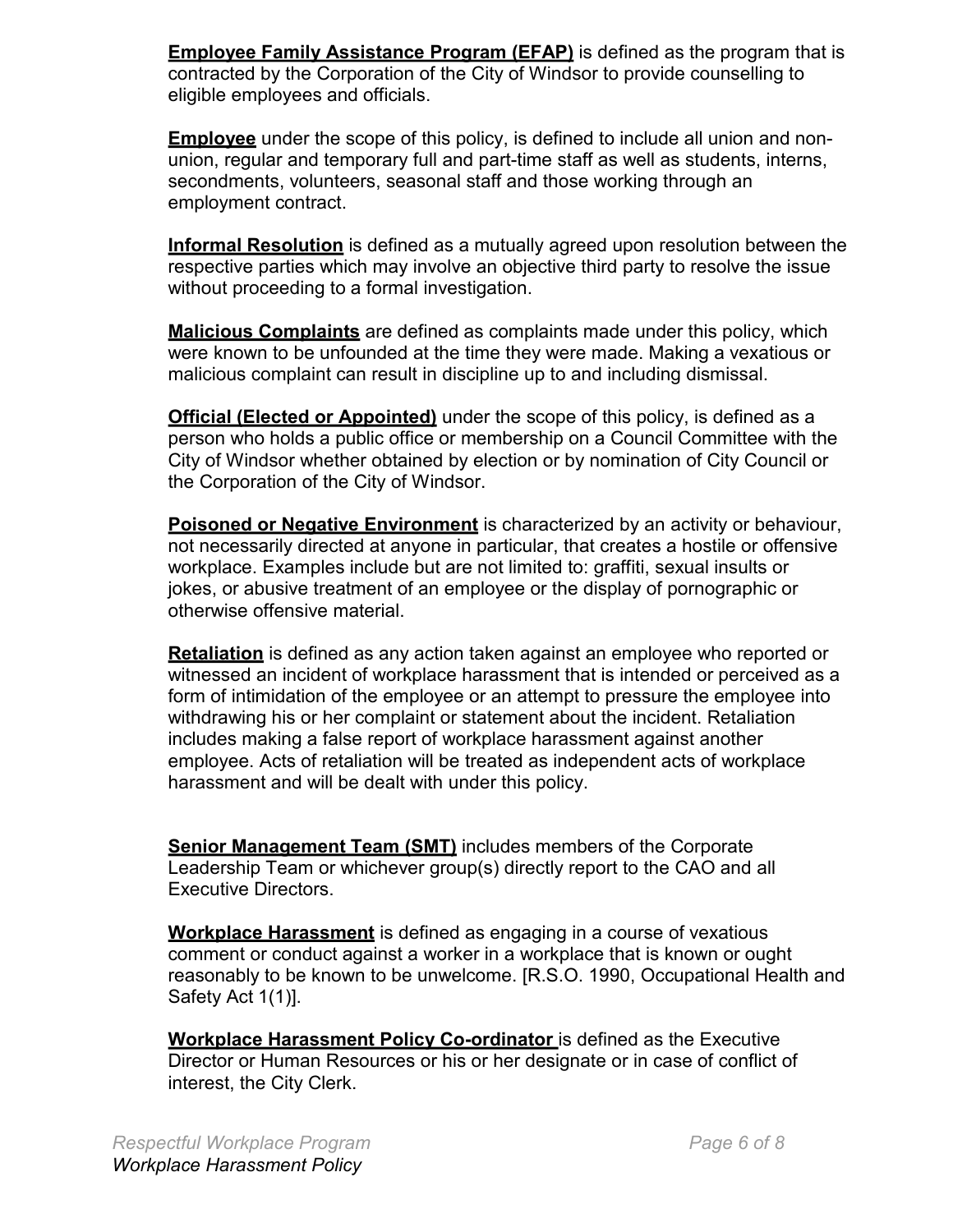# **7. HARASSMENT PROGRAM**

- **7.1** The Corporation shall develop and maintain a program to implement the policy with respect to workplace harassment as required under the Occupational Health and Safety Act section 32.0.1(1)(b).
- **7.2** The contents of this program shall include:
	- **7.2.1** Measures and procedures for workers to report incidents of workplace harassment to the employer or supervisor.
	- **7.2.2** How the employer will investigate and deal with incidents and complaints of workplace harassment.
	- **7.2.3** Any prescribed elements identified in regulations or guidelines provided by the Ministry of Labour.
- **7.3** Complaints of workplace harassment the corporation received anonymously will not be investigated by the corporation. Anonymous complainants will be re-directed to obtain additional information in relation to alleged incidents including contact information in order to provide appropriate follow up.
- **7.4** Reasonable action or conduct by an employer, manager or supervisor that is part of his or her normal work function would not normally be considered workplace harassment. This is the case even if there are sometimes unpleasant consequences for a worker. Examples would include changes in work assignments, scheduling, job assessment and evaluation, workplace inspections, implementation of dress codes and disciplinary action.
- **7.5** Differences of opinion or minor disagreements between co-workerswould also not generally be considered workplace harassment.

## **8. TRAINING**

- **8.1** All employees shall receive Workplace Harassment Policy training during Corporate Employee Safety Orientation and shall be retrained once every 5 years.
- **8.2** All Supervisors, Managers and Senior Management shall receive Workplace Harassment Policy training during Supervisor Manager Health and Safety training once every 5 years as stipulated in the requirements of the Management Windsor Certificate.